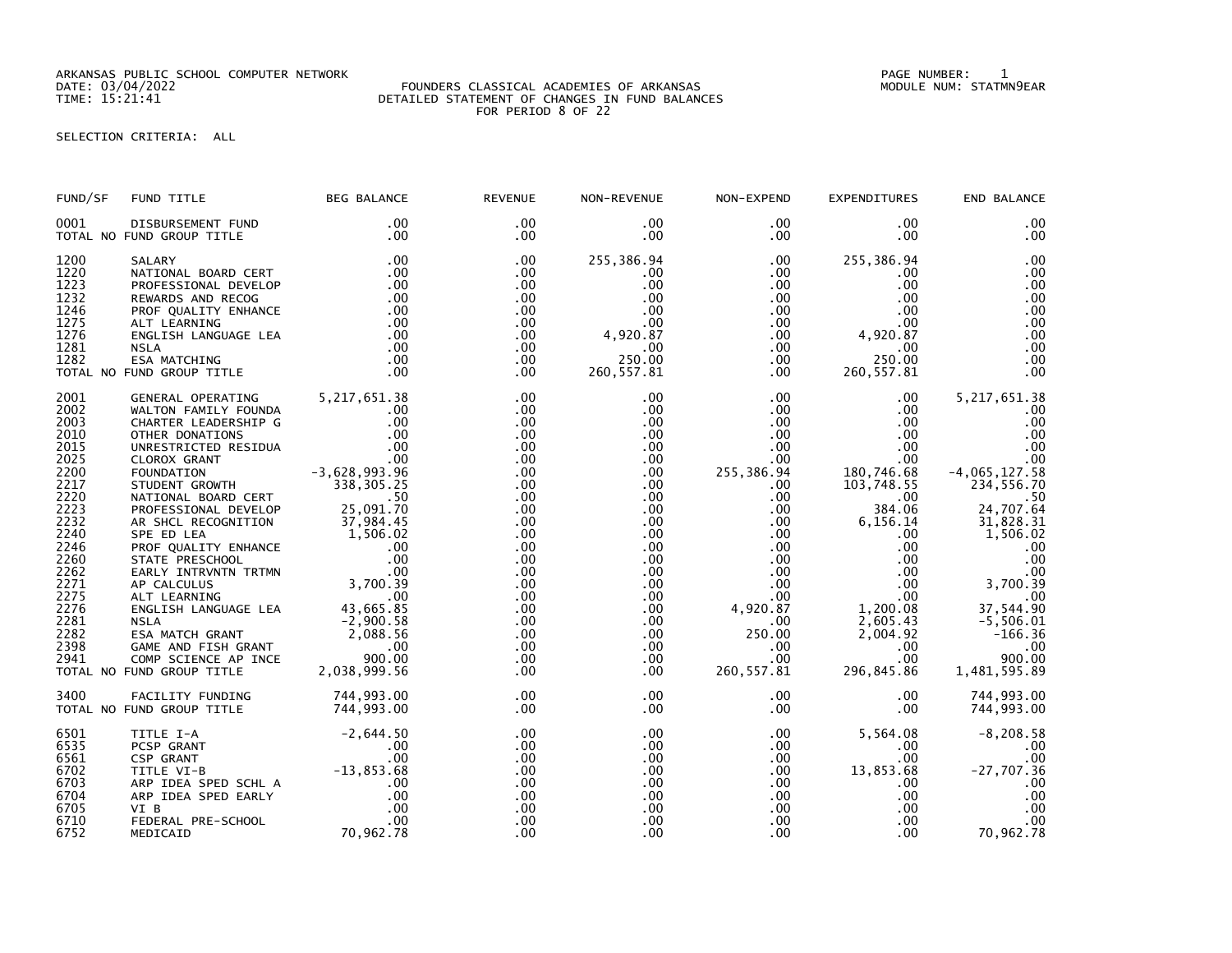ARKANSAS PUBLIC SCHOOL COMPUTER NETWORK PAGE NUMBER: 2

### DATE: 03/04/2022 FOUNDERS CLASSICAL ACADEMIES OF ARKANSAS MODULE NUM: STATMN9EAR TIME: 15:21:41 DETAILED STATEMENT OF CHANGES IN FUND BALANCES FOR PERIOD 8 OF 22

# SELECTION CRITERIA: ALL

| FUND/SF              | FUND TITLE                                               | <b>BEG BALANCE</b>   | <b>REVENUE</b>    | NON-REVENUE       | NON-EXPEND             | <b>EXPENDITURES</b>  | END BALANCE             |
|----------------------|----------------------------------------------------------|----------------------|-------------------|-------------------|------------------------|----------------------|-------------------------|
| 6756<br>6761<br>6774 | TITLE II-A<br>TITLE III- PART A EL<br>COVID LEAVE PART 2 | .00<br>.00<br>.00    | .00<br>.00<br>.00 | .00<br>.00<br>.00 | .00<br>$.00 \,$<br>.00 | .00<br>101.25<br>.00 | .00<br>$-101.25$<br>.00 |
| 6776                 | COVID EMERGENCY LEAV                                     | .00<br>.00           | $.00 \,$          | .00<br>.00        | .00<br>$.00 \,$        | .00<br>.00           | .00                     |
| 6780<br>6781         | CARES<br>ESSER II                                        | $-9,760.31$          | .00<br>.00        | .00               | $.00 \,$               | 7,246.31             | .00<br>$-17,006.62$     |
| 6786                 | TITLE IV                                                 | $-823.18$            | .00               | .00               | .00                    | 845.94               | $-1,669.12$             |
| 6788                 | COVID SCHOOL MEALS                                       | .00                  | $.00 \,$          | .00               | .00                    | .00                  | .00                     |
| 6794                 | ESSER II SUPPLEMENTA                                     | $-20, 416.17$        | .00<br>.00        | .00<br>.00        | $.00 \,$               | 10,814.29            | $-31, 230.46$           |
|                      | TOTAL FEDERAL GRANTS FUND                                | 23,464.94            |                   |                   | .00                    | 38,425.55            | $-14,960.61$            |
| 7001                 | ATHLETIC CROSS COUNT                                     | 398.40               | .00               | .00               | .00 <sub>1</sub>       | .00                  | 398.40                  |
| 7002<br>7003         | ATHLETIC BASKETBALL                                      | 754.71<br>3,474.27   | .00<br>.00        | .00<br>.00        | $.00 \,$<br>$.00 \,$   | 310.82<br>50.00      | 443.89<br>3,424.27      |
| 7004                 | ATHLETIC VOLLEYBALL<br>ATHLETIC TENNIS                   | .00                  | .00               | .00               | .00                    | .00                  |                         |
| 7005                 | ATHLETIC GOLF                                            | 632.32               | .00.              | .00               | .00 <sub>1</sub>       | $.00 \,$             | $\overline{632.32}$     |
| 7006                 | ATHLETIC TRACK                                           | 75.00                | .00               | .00               | $.00 \,$               | .00                  | 75.00                   |
| 7007                 | CHEER/DANCE                                              | 2,988.17             | .00               | .00               | $.00 \,$               | .00.                 | 2,988.17                |
| 7008                 | <b>GENERAL ATHLETICS</b>                                 | 10,126.69            | .00               | .00               | .00                    |                      | 8,904.52                |
| 7009                 | GATE FEES ATHLETICS                                      | 2,029.53             | .00               | .00               | .00                    | 1,222.17<br>1,060.00 | 969.53                  |
| 7010                 | AFTERSCHOOL PROGRAM                                      | 32,043.98            | .00               | .00               | .00                    | 5,872.88             | 26, 171. 10             |
| 7011                 | UNIFORM ASSISTANCE                                       | 6,886.65             | .00               | .00               | $.00 \,$               | .00                  | 6,886.65                |
| 7012                 | <b>HEALTH</b>                                            | 3,982.70             | .00               | .00               | $.00 \,$               | .00                  | 3,982.70                |
| 7013                 | WEIGHTLIFTING/PE                                         | 148.27               | .00               | .00               | $.00 \times$           | .00                  | 148.27                  |
| 7014                 | LACROSSE                                                 | 338.92               | .00               | .00               | .00                    | .00                  | 338.92                  |
| 7015                 | E-SPORTS                                                 | $-287.00$<br>813.80  | .00               | .00               | .00                    | .00                  | $-287.00$               |
| 7016<br>7018         | RUNNING CLUB<br><b>GIRLS BASKETBALL</b>                  | 838.18               | .00<br>.00        | .00<br>.00        | $.00 \,$<br>.00        | .00<br>.00           | 813.80<br>838.18        |
| 7019                 | HS CHOIR                                                 | 662.07               | .00               | .00               | .00                    | 40.00                | 622.07                  |
| 7020                 | MUSIC                                                    | 1,137.57             | .00               | .00               | .00                    | .00                  | 1,137.57                |
| 7021                 | <b>THEATRE</b>                                           |                      | .00               | .00               | $.00 \,$               | .00                  | 77.27                   |
| 7022                 | <b>ROBOTICS</b>                                          | $77.27$<br>2,708.88  | .00               | .00               | .00 <sub>1</sub>       | .00                  | 2,708.88                |
| 7023                 | STUDENT COUNCIL                                          | 651.28               | .00               | .00               | .00                    | $.00 \,$             | 651.28                  |
| 7024                 | JR STUDENT COUNCIL                                       | 1,465.23             | .00               | .00               | .00                    | .00.                 | 1,465.23                |
| 7027                 | VISUAL ARTS HIGH SCH                                     | 999.62               | .00               | .00               | .00                    | 484.34               | 515.28                  |
| 7030                 | <b>YEARBOOK</b>                                          | 1,407.54             | .00               | .00               | .00.                   | .00                  | 1,407.54                |
| 7032                 | PROM                                                     | 1,267.63<br>1,857.49 | .00               | .00               | .00                    | .00                  | 1,267.63                |
| 7033                 | LIBRARY                                                  |                      | .00               | .00               | $.00 \,$               | .00                  | 1,857.49                |
| 7034<br>7035         | SCHOLARSHIP                                              | 262.76<br>137.01     | .00               | .00<br>.00        | .00 <sub>1</sub>       | .00<br>.00           | 262.76<br>137.01        |
| 7036                 | FIELD TRIP<br>CHESS CLUB                                 | 97.19                | .00<br>.00        | .00               | $.00 \,$<br>$.00 \,$   | .00                  | 97.19                   |
| 7037                 | OUTDOOR CLUB                                             | 80.90                | .00               | .00               | .00 <sub>1</sub>       | .00.                 | 80.90                   |
| 7119                 | JR HIGH CHOIR                                            | 82.48                | .00               | .00               | .00                    | .00.                 | 82.48                   |
| 7215                 |                                                          | 184.00               | .00               | .00               | .00                    | .00.                 | 184.00                  |
| 7810                 | UPPER SCHOOL ACTIVIT                                     | 115.03               | .00               | .00               | .00                    | .00                  | 115.03                  |
| 7860                 | SENIOR TRIP                                              | .00                  | .00               | .00               | .00                    | .00                  | .00                     |
| 7861                 | SENIOR CLASS 2022                                        | 38.37                | .00               | .00               | $.00 \,$               | .00                  | 38.37                   |
| 7870                 | NWACA GEN ACTIVITY                                       | 75,409.26            | $.00 \,$          | .00               | .00                    | 123.30               | 75,285.96               |
| 7871                 | TEACHER APPRECIATION                                     | 1,148.44             | .00               | .00               | .00                    | .00                  | 1,148.44                |
| 7880                 | ENRICHMENT                                               | 824.60               | .00               | .00               | .00                    | .00                  | 824.60                  |